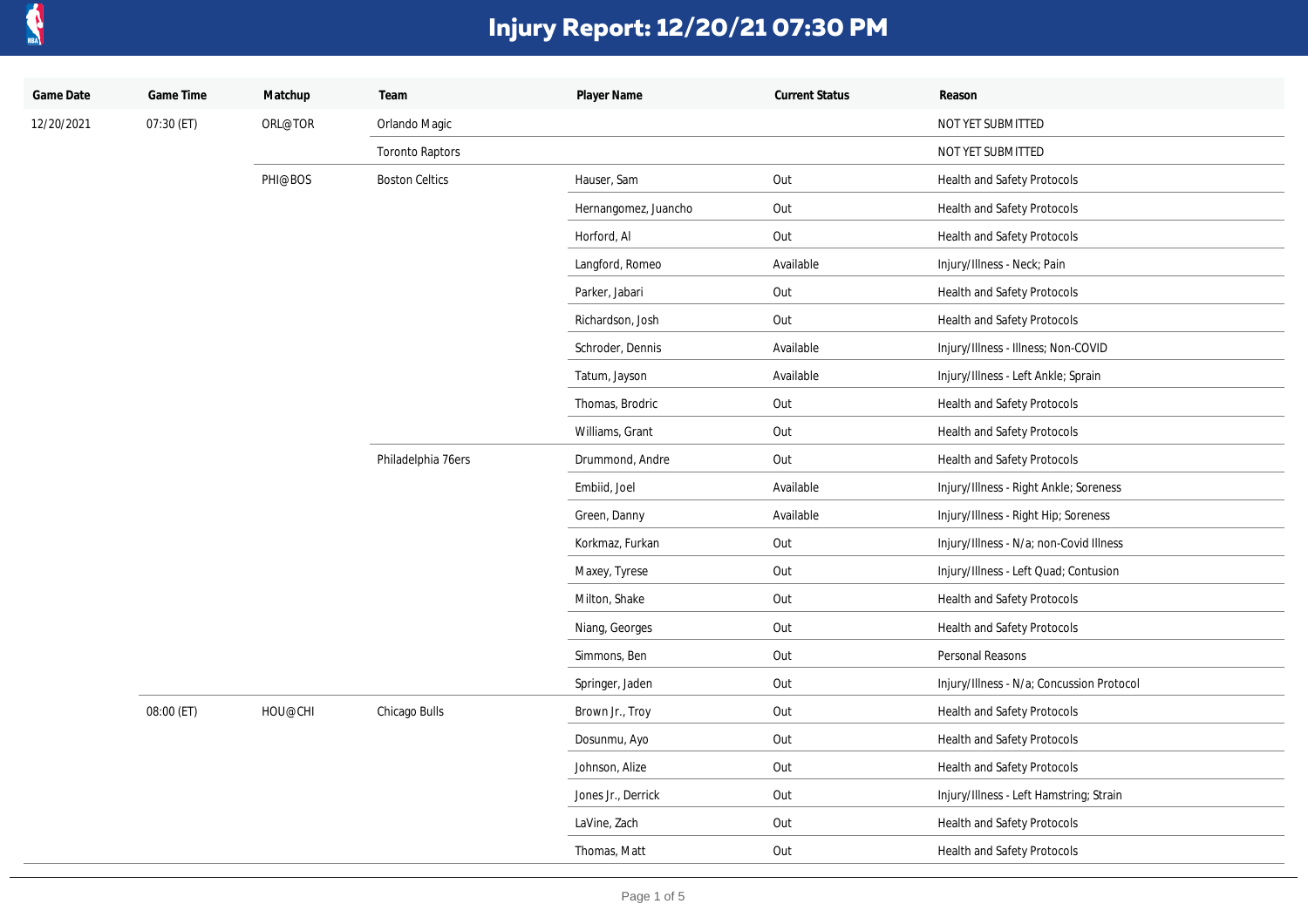

| Game Date | Game Time  | Matchup | Team                         | Player Name       | <b>Current Status</b> | Reason                                                            |
|-----------|------------|---------|------------------------------|-------------------|-----------------------|-------------------------------------------------------------------|
|           |            |         |                              | Williams, Patrick | Out                   | Injury/Illness - Left Wrist; Ligament Tear                        |
|           |            |         | <b>Houston Rockets</b>       | Brooks, Armoni    | Available             | Injury/Illness - Left Ankle; Soreness                             |
|           |            |         |                              | Green, Jalen      | Out                   | Injury/Illness - Left Hamstring; Strain                           |
|           |            |         |                              | Nix, Daishen      | Out                   | G League - Two-Way                                                |
|           |            |         |                              | Porter Jr., Kevin | Out                   | Injury/Illness - Left Thigh; Contusion                            |
|           |            | OKC@MEM | Memphis Grizzlies            | Aldama, Santi     | Out                   | Injury/Illness - Right Calf; Soreness                             |
|           |            |         |                              | Clarke, Brandon   | Out                   | Injury/Illness - Right Knee; Soreness                             |
|           |            |         |                              | Jones, Tyus       | Out                   | Injury/Illness - Right Finger; Sprain                             |
|           |            |         |                              | Merrill, Sam      | Out                   | Injury/Illness - Left Ankle; Sprain                               |
|           |            |         |                              | Morant, Ja        | Questionable          | Injury/Illness - Left Knee; Sprain                                |
|           |            |         |                              | Williams, Ziaire  | Out                   | Injury/Illness - Left Ankle; Sprain + Health and Safety Protocols |
|           |            |         | Oklahoma City Thunder        | Krejci, Vit       | Out                   | G League - On Assignment                                          |
|           | 09:00 (ET) | CHA@UTA | Charlotte Hornets            | Carey Jr., Vernon | Out                   | G League - On Assignment                                          |
|           |            |         |                              | Hayward, Gordon   | Doubtful              | Injury/Illness - Low Back; Discomfort                             |
|           |            |         |                              | Jones, Kai        | Out                   | G League - On Assignment                                          |
|           |            |         |                              | Kulboka, Arnoldas | Out                   | G League - Two-Way                                                |
|           |            |         |                              | Lewis, Scottie    | Out                   | G League - Two-Way                                                |
|           |            |         |                              | Martin, Cody      | Out                   | Health and Safety Protocols                                       |
|           |            |         |                              | Thor, JT          | Out                   | G League - On Assignment                                          |
|           |            |         | Utah Jazz                    | Azubuike, Udoka   | Out                   | Injury/Illness - Right Ankle; Sprain                              |
|           |            |         |                              | Fitts, Malik      | Out                   | Injury/Illness - Right Shoulder; Sprain                           |
|           |            |         |                              | Hughes, Elijah    | Out                   | G League - On Assignment                                          |
|           |            |         |                              | Oni, Miye         | Out                   | Injury/Illness - Right Ankle; Sprain                              |
|           | 10:00 (ET) | SAC@GSW | <b>Golden State Warriors</b> | Poole, Jordan     | Out                   | Health and Safety Protocols                                       |
|           |            |         |                              | Thompson, Klay    | Out                   | Injury/Illness - Right Achilles Tendon; Injury Recovery           |
|           |            |         |                              | Wiggins, Andrew   | Out                   | Health and Safety Protocols                                       |
|           |            |         |                              | Wiseman, James    | Out                   | Injury/Illness - Right Knee; Injury Recovery                      |
|           |            |         |                              |                   |                       |                                                                   |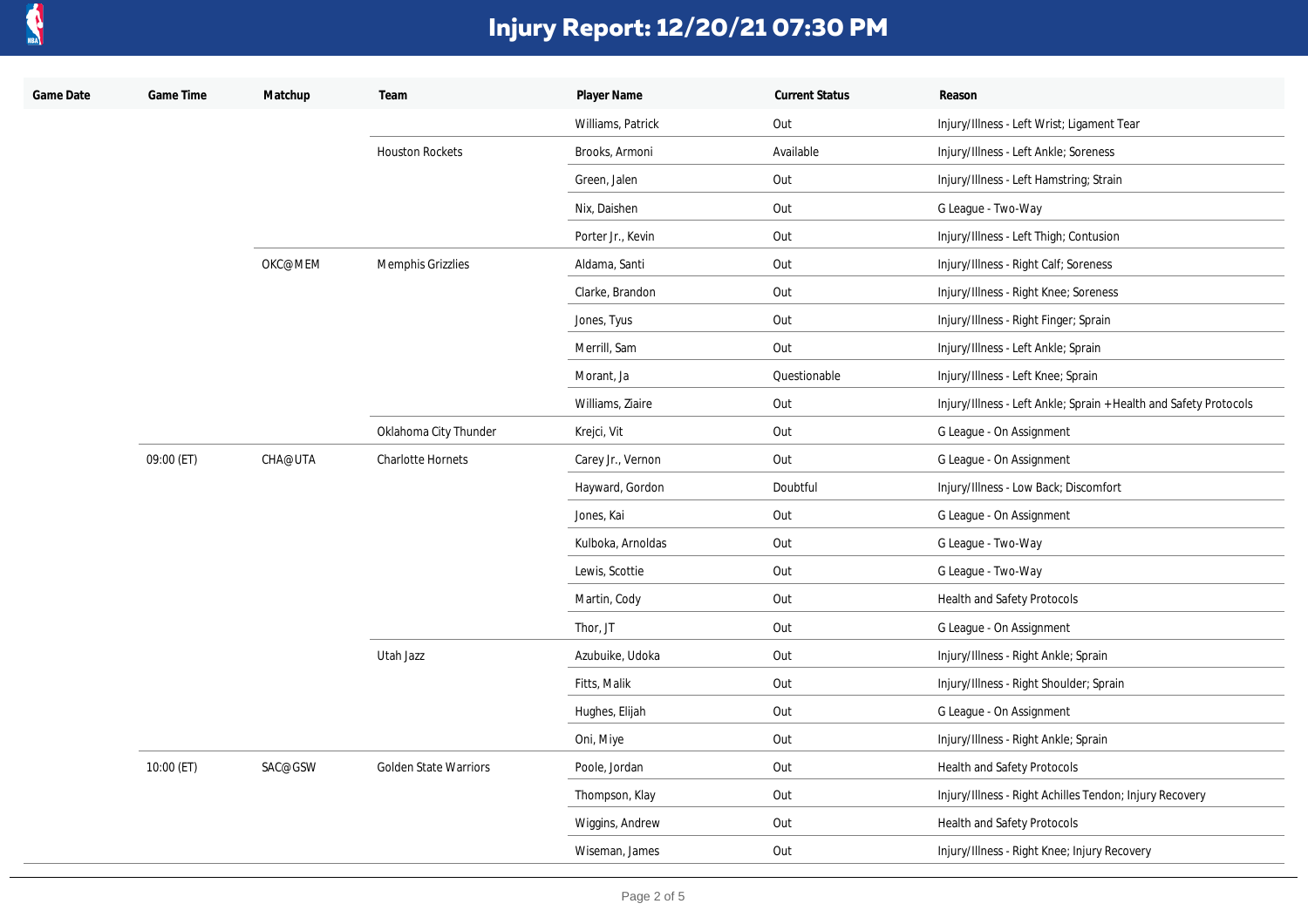

| Game Date  | Game Time  | Matchup | Team                   | Player Name         | <b>Current Status</b> | Reason                                             |
|------------|------------|---------|------------------------|---------------------|-----------------------|----------------------------------------------------|
|            |            |         | Sacramento Kings       | Bagley III, Marvin  | Out                   | Health and Safety Protocols                        |
|            |            |         |                        | Davis, Terence      | Out                   | Health and Safety Protocols                        |
|            |            |         |                        | Fox, De'Aaron       | Out                   | Health and Safety Protocols                        |
|            |            |         |                        | Holmes, Richaun     | Questionable          | Injury/Illness - Right Eye; Injury                 |
|            |            |         |                        | King, Louis         | Out                   | Health and Safety Protocols                        |
|            |            |         |                        | Len, Alex           | Out                   | Health and Safety Protocols                        |
|            |            |         |                        | Mitchell, Davion    | Out                   | Health and Safety Protocols                        |
|            | 10:30 (ET) | SAS@LAC | LA Clippers            | George, Paul        | Questionable          | Injury/Illness - Right Elbow; Sprain               |
|            |            |         |                        | Hartenstein, Isaiah | Out                   | Injury/Illness - Left Ankle; Sprain                |
|            |            |         |                        | Ibaka, Serge        | Probable              | Personal Reasons                                   |
|            |            |         |                        | Leonard, Kawhi      | Out                   | Injury/Illness - Right Knee; ACL - Injury Recovery |
|            |            |         |                        | Morris Sr., Marcus  | Out                   | Health and Safety Protocols                        |
|            |            |         |                        | Preston, Jason      | Out                   | Injury/Illness - Right Foot; Injury Recovery       |
|            |            |         | San Antonio Spurs      | Cacok, Devontae     | Out                   | G League - Two-Way                                 |
|            |            |         |                        | Collins, Zach       | Out                   | Injury/Illness - Left Ankle; Stress Fracture       |
|            |            |         |                        | McDermott, Doug     | Probable              | Injury/Illness - Tooth; Infection                  |
|            |            |         |                        | Primo, Joshua       | Out                   | G League - On Assignment                           |
|            |            |         |                        | Wieskamp, Joe       | Out                   | G League - Two-Way                                 |
| 12/21/2021 | 07:30 (ET) | DET@NYK | <b>Detroit Pistons</b> | Diallo, Hamidou     | Available             | Injury/Illness - Right Face; Fracture              |
|            |            |         |                        | Grant, Jerami       | Out                   | Injury/Illness - Right Thumb; Sprain               |
|            |            |         |                        | Joseph, Cory        | Available             | Injury/Illness - Right Thumb; Sprain               |
|            |            |         |                        | Livers, Isaiah      | Out                   | G League - On Assignment                           |
|            |            |         |                        | Olynyk, Kelly       | Out                   | Injury/Illness - Left Knee; Sprain                 |
|            |            |         |                        | Pickett, Jamorko    | Out                   | G League - Two-Way                                 |
|            |            |         |                        | Smith, Chris        | Out                   | G League - Two-Way                                 |
|            |            |         | New York Knicks        | Barrett, RJ         | Out                   | Health and Safety Protocols                        |
|            |            |         |                        | Grimes, Quentin     | Out                   | Health and Safety Protocols                        |
|            |            |         |                        |                     |                       |                                                    |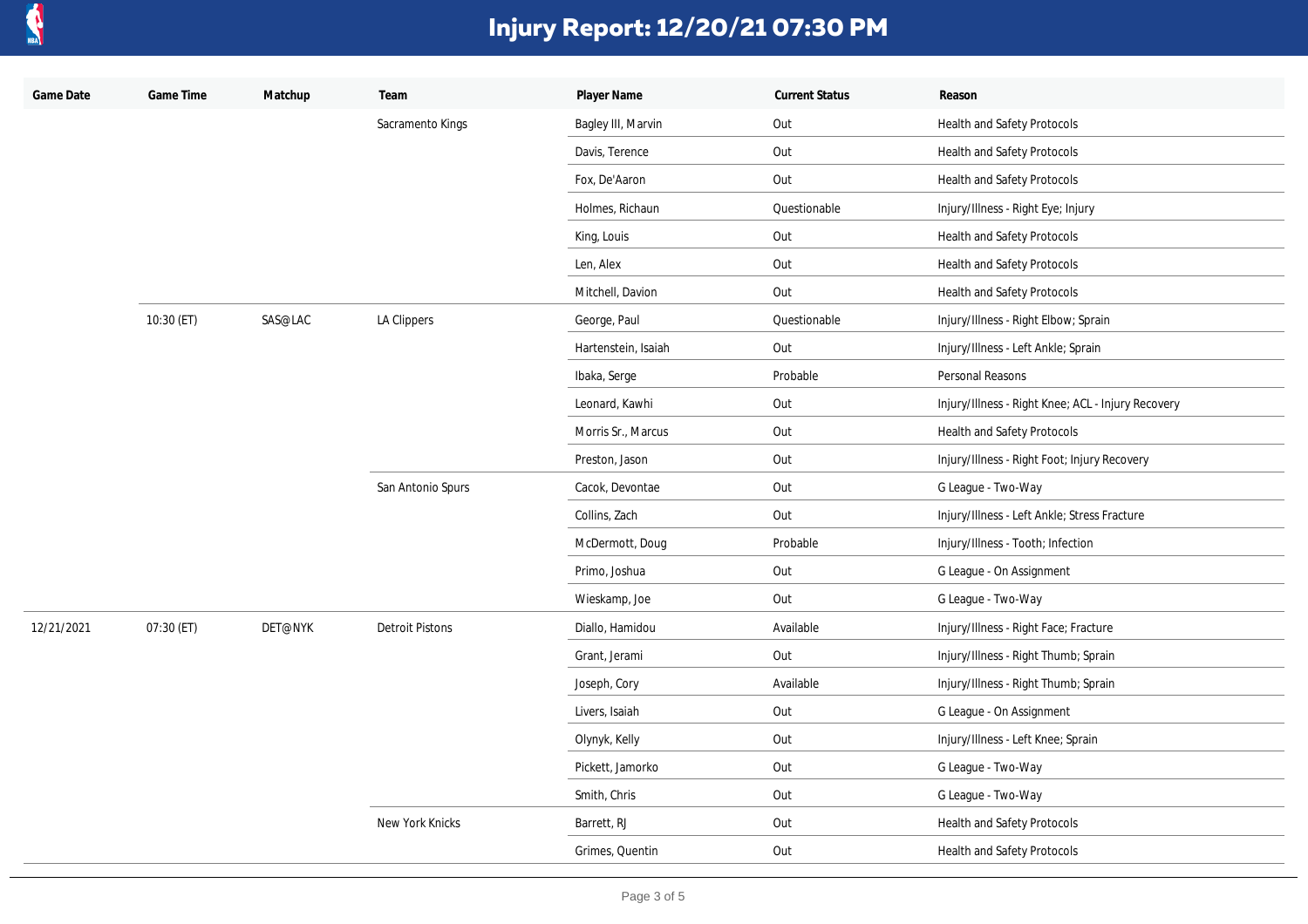

| Game Date | Game Time  | Matchup | Team                          | Player Name          | <b>Current Status</b> | Reason                                              |
|-----------|------------|---------|-------------------------------|----------------------|-----------------------|-----------------------------------------------------|
|           |            |         |                               | Knox II, Kevin       | Out                   | Health and Safety Protocols                         |
|           |            |         |                               | McBride, Miles       | Out                   | Health and Safety Protocols                         |
|           |            |         |                               | Quickley, Immanuel   | Out                   | Health and Safety Protocols                         |
|           |            |         |                               | Rose, Derrick        | Questionable          | Injury/Illness - Right Ankle; sore                  |
|           |            |         |                               | Samanic, Luka        | Out                   | G League - Two-Way                                  |
|           |            |         |                               | Toppin, Obi          | Out                   | Health and Safety Protocols                         |
|           |            | IND@MIA | Indiana Pacers                | McConnell, T.J.      | Out                   | Injury/Illness - Right Wrist; Ligament Surgery      |
|           |            |         |                               | Warren, T.J.         | Out                   | Injury/Illness - Left Navicular; Fracture           |
|           |            |         | Miami Heat                    | Adebayo, Bam         | Out                   | Injury/Illness - Right Thumb; UCL Reconstruction    |
|           |            |         |                               | Butler, Jimmy        | Out                   | Injury/Illness - Tail Bone; Contusion               |
|           |            |         |                               | Herro, Tyler         | Questionable          | Injury/Illness - Right Quadriceps; Contusion        |
|           |            |         |                               | Martin, Caleb        | Out                   | Health and Safety Protocols                         |
|           |            |         |                               | Morris, Markieff     | Out                   | Injury/Illness - Neck; Whiplash                     |
|           |            |         |                               | Oladipo, Victor      | Out                   | Injury/Illness - Right Knee; Injury Recovery        |
|           |            |         |                               | Tucker, P.J.         | Out                   | Injury/Illness - Left Lower Leg; Nerve Inflammation |
|           |            | WAS@BKN | <b>Brooklyn Nets</b>          |                      |                       | NOT YET SUBMITTED                                   |
|           |            |         | Washington Wizards            |                      |                       | NOT YET SUBMITTED                                   |
|           | 08:00 (ET) | POR@NOP | New Orleans Pelicans          | Alvarado, Jose       | Out                   | G League - Two-Way                                  |
|           |            |         |                               | Hommes, Daulton      | Out                   | Injury/Illness - Right Fibular; Stress Fracture     |
|           |            |         |                               | Lewis Jr., Kira      | Out                   | Injury/Illness - Right Knee ACL/MCL; Sprain         |
|           |            |         |                               | Louzada, Didi        | Out                   | League Suspension                                   |
|           |            |         |                               | Williamson, Zion     | Out                   | Injury/Illness - Right Foot; Fracture               |
|           |            |         | <b>Portland Trail Blazers</b> | Lillard, Damian      | Questionable          | Injury/Illness - Right Hamstring; Tightness         |
|           |            |         |                               | McCollum, CJ         | Out                   | Injury/Illness - Right Lung; Pneumothorax           |
|           |            |         |                               | Zeller, Cody         | Out                   | Injury/Illness - Right Patellar; Fracture           |
|           | 08:30 (ET) | MIN@DAL | <b>Dallas Mavericks</b>       | Bullock, Reggie      | Out                   | Health and Safety Protocols                         |
|           |            |         |                               | Cauley-Stein, Willie | Out                   | Personal Reasons                                    |
|           |            |         |                               |                      |                       |                                                     |